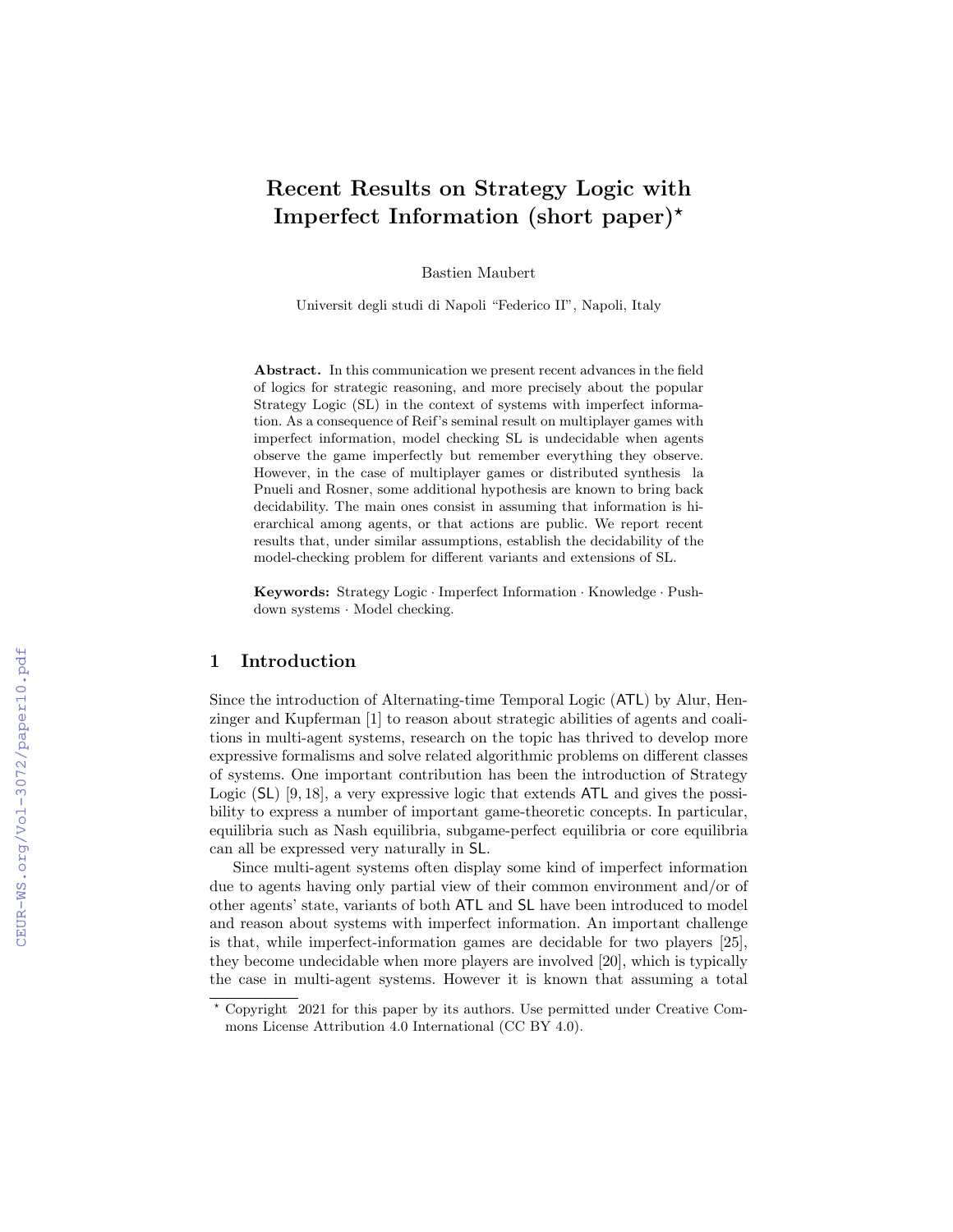order on the agents where "higher" agents know more than "lower" ones, a situation known as hierarchical information, can bring back decidability of a number of related strategic problems [22, 12, 19, 11]. Similarly, variants around the idea that all new information must be observed similarly by all agents also yield decidability results [17, 24, 7].

Recently these ideas have been applied to logics for strategic reasoning, and in particular Strategy Logic, leading to a number of decidability results, the first ones obtained for such logics in the context of agents with imperfect information and memory (alternative memoryless semantics exist in which agents have no memory of the past and are restricted to using only positional strategies, which usually also leads to decidable model-checking problems on finite systems). We briefly present several such results, obtained in collaboration with a number of co-authors over the last few years.

## 2 Strategy Logic

Before considering extensions with imperfect information, we first recall usual SL with perfect information.

Let us fix a finite set of *atomic propositions* AP, a finite set of *agents* or players Ag and a finite set of variables Var.

Definition 1. The syntax of classic SL is defined by the following grammar:

$$
\varphi := p \mid \neg \varphi \mid \varphi \vee \varphi \mid \mathbf{X} \varphi \mid \varphi \mathbf{U} \varphi \mid \exists s. \varphi \mid (a, s) \varphi
$$

where  $p \in AP$ ,  $s \in Var$ , and  $a \in Ag$ .

Boolean operators and temporal operators,  $\mathbf{X}$  ("next") and  $\mathbf{U}$  ("until"), have the usual meaning. The *strategy quantifier*  $\exists s$  is a first-order-like quantification on strategies:  $\exists s.\varphi$  reads as "there exists a strategy s such that  $\varphi$  holds", where s is a strategy variable. The *binding operator*  $(a, s)$  assigns a strategy to an agent:  $(a, s)\varphi$  reads as "when agent a plays strategy s,  $\varphi$  holds".

The models of SL are classic concurrent game structures.

**Definition 2 (CGS).** A concurrent game structure (or CGS for short) is a tuple  $\mathcal{G} = (A_c, V, \Delta, \ell, v_i)$  where Ac is a finite non-empty set of actions, V is a finite non-empty set of positions,  $\Delta: V \times \text{Ac}^{\text{Ag}} \to V$  is a transition function,  $\ell : V \to 2^{\text{AP}}$  is a labelling function, and  $v_i \in V$  is an initial position.

In a position  $v \in V$ , each player a chooses an action  $\alpha_a \in A_c$  and the game proceeds to position  $\Delta(v, \alpha)$ , where  $\alpha \in \text{Ac}^{\text{Ag}}$  stands for the joint action  $(\alpha_a)_{a \in \text{Ag}}$ . A play is an infinite sequence of positions and joint actions  $\lambda = v_0 \alpha_1 v_1 \dots$  that respect the transition relation, and a history is a finite prefix of a play. We let  $\lambda_i$  denote  $v_i$ , and Hist be the set of histories. A *strategy* is a function  $\sigma$ : Hist  $\rightarrow$  Ac, and we let *Str* be the set of all strategies.

An assignment  $\chi : Ag \cup Var \rightarrow Str$  is a function assigning strategies to agents and variables. A history  $\lambda$  is *consistent* with an assignment  $\chi$  if, at each step of  $\lambda$ , all agents follow the strategy assigned to them by  $\chi$ .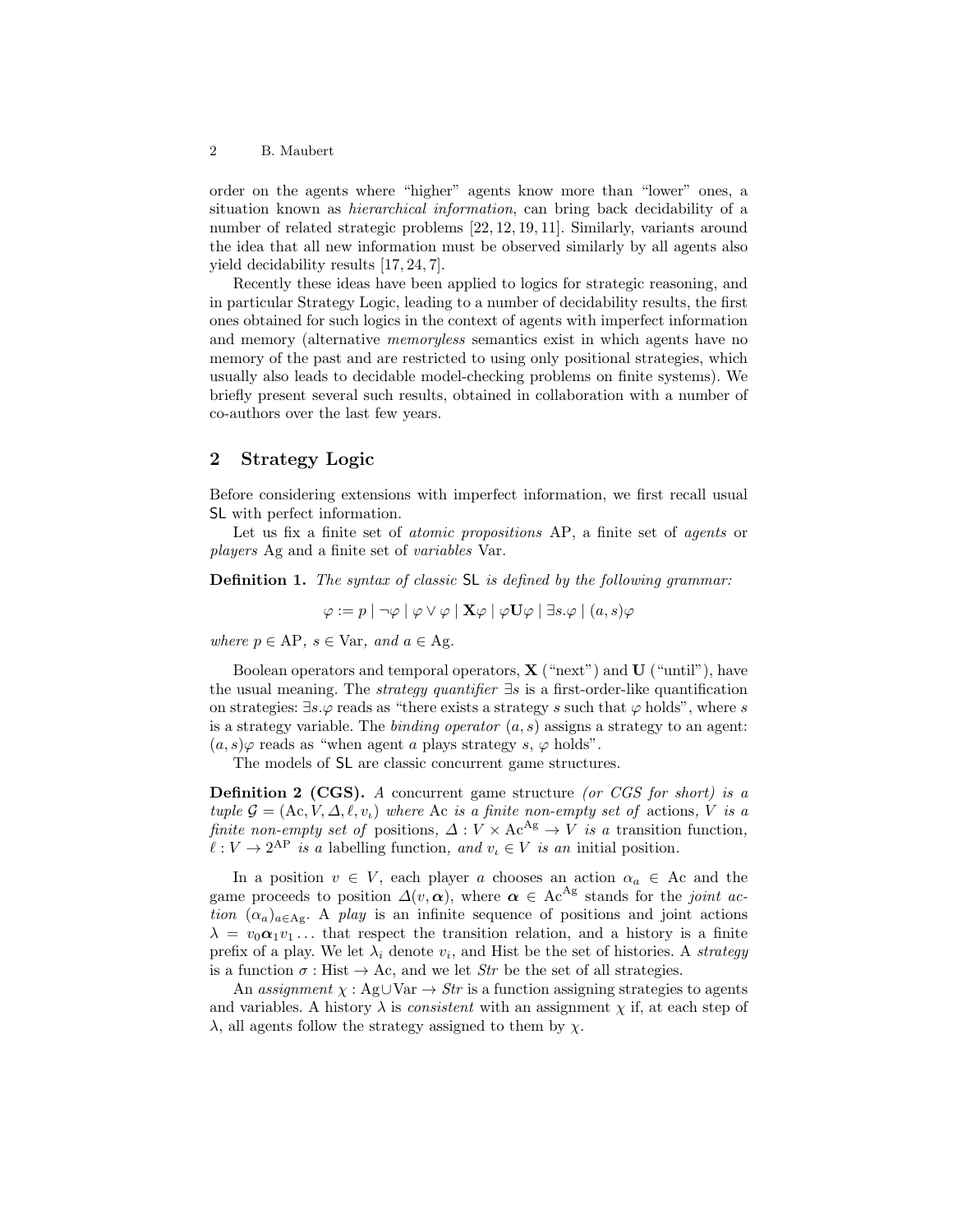The semantics of SL formulas is defined given a CGS  $\mathcal{G}$ , an assignment  $\chi$  and a history  $\lambda$ . The semantics for Boolean and temporal connectives being standard, we just give the semantics of the strategy quantifier and the binding operator, and refer the reader to [18] for more details. A formula  $\exists s.\varphi$  is true in  $\mathcal{G}, \chi, \lambda$ , written  $\mathcal{G}, \chi, \lambda \models \exists s.\varphi$ , if there exists a strategy  $\sigma$  such that  $\mathcal{G}, \chi[s \mapsto \sigma], \lambda \models \varphi$ , and  $\mathcal{G}, \chi, \lambda \models (a, s)\varphi$  if  $\mathcal{G}, \chi[a \mapsto \chi(s)], \lambda \models \varphi$ .

For instance, if each agent  $a_i \in \text{Ag} = \{a_1, \ldots, a_n\}$  has an LTL objective  $\psi_i$ , the following SL formula expresses the existence of a Nash equilibrium:

$$
\exists s_1 \ldots \exists s_n (a_1, s_1) \ldots (a_n, s_n) \bigwedge_i \forall s'_i \left[ ((a_i, s'_i) \psi_i) \to \psi_i \right]
$$

## 3 SL with imperfect information

Imperfect information extensions of SL have been considered for instance in [2, 8], considering purely semantical aspects or focusing on agents without memory. The first decidability result for an imperfect-information extension of SL for agents with perfect recall was published in [5] (see [6] for an extended version).

In games with imperfect information, the fact that the lack of knowledge reduces players' power is captured by the notion of uniform strategies: players can only use strategies that assign the same move to situations that they cannot distinguish. In SL, a problem when introducing imperfect information is to know for which player(s) a strategy should be uniform: indeed, quantification on strategies and assignment of a strategy to an agent are dissociated, and in addition a strategy can be assigned to different agents. The solution adopted in [5] was to dissociate players and observational power: each strategy quantifier  $\exists^{\circ} s$  is quantified with an observation symbol  $o$ , interpreted in the model by an equivalence relation on positions: we specify directly with respect to which observation the quantified strategy should be uniform.

We thus consider a finite set of *observation symbols* Obs, and extend concurrent game structures with a component called observation interpretation: a CGS is now a tuple  $\mathcal{G} = (Ac, V, \Delta, \ell, v_i, \mathcal{O})$ , where  $(Ac, V, \Delta, \ell, v_i)$  is as before, and  $\mathcal{O}: \mathrm{Obs} \to 2^{V \times V}$  maps each observation symbol  $o \in \mathrm{Obs}$  to an equivalence relation  $Obs(o) = \sim_o$  over the positions, that represents indistinguishability of positions. To capture agents with synchronous perfect recall, we then extend these relations to histories by letting  $\lambda \sim_o \lambda'$  if  $|\lambda| = |\lambda'|$  and  $\lambda_i \sim_o \lambda'_i$  for every  $i \in \{0, \ldots, |\lambda| - 1\}$ . We then say that a strategy  $\sigma$  is *o-uniform* if for all histories  $\lambda, \lambda'$  such that  $\lambda \sim_o \lambda', \sigma(\lambda) = \sigma(\lambda').$ 

In the resulting logic, called  $SL_{IR}$ , we can express for instance the problem of distributed synthesis for two players  $a_1$  and  $a_2$  against an opponent  $a_3$ . Assume that agent  $a_i$  observes the game through observation relation  $\sim_i$ , and that agents  $a_1, a_2$  aim at reaching a set of positions Reach  $\subseteq V$ . Define  $\text{Obs}(o_i) = \sim_i$ , and assume that positions in Reach are labeled with proposition  $p_{\text{win}}$ . Then the existence of winning strategies for  $a_1, a_2$  is expressed in  $SL_{IR}$  as follows:

$$
\varphi = \exists^{\circ_1} s_1 \exists^{\circ_2} s_2 \forall^{\circ_3} s_3 (a_1, s_1) (a_2, s_2) (a_3, s_3) \mathbf{F} p_{\text{win}}
$$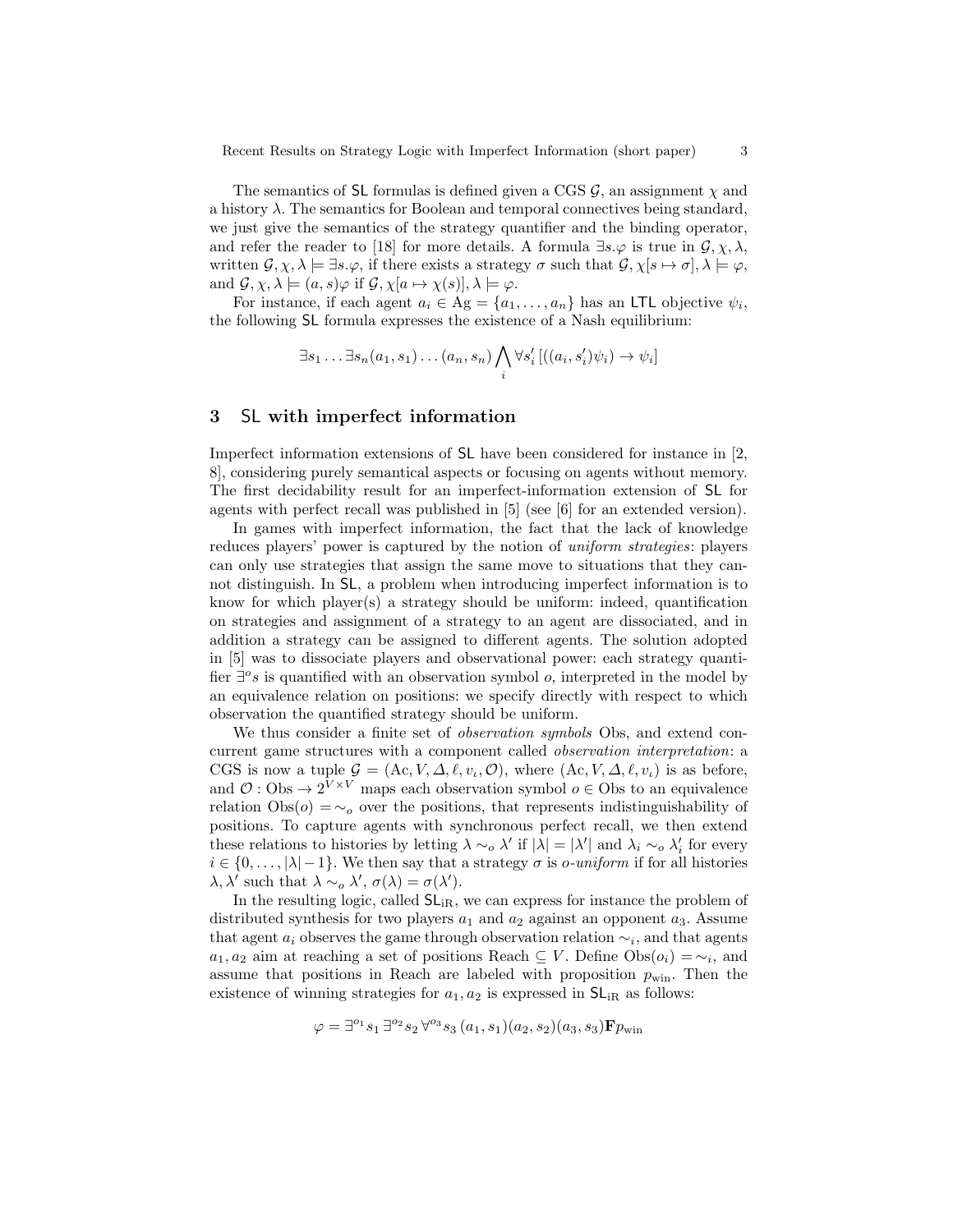#### 4 B. Maubert

As a direct consequence of Peterson and Reif's seminal result on the undecidability of multiplayer games with imperfect information [21], model checking  $SL_{IR}$  is undecidable already for the single formula  $\varphi$ . Our main result in [5] is that it is decidable on *hierarchical instances*, i.e., on the set of inputs where deeper quantifiers (in the syntactic tree) are parameterized with finer observation relations. For instance, if in CGS G we have  $Obs(o_3) \subseteq Obs(o_2) \subseteq Obs(o_1)$ , meaning that agent  $a_3$  observes better than agent  $a_2$  who in turn observes better than agent  $a_1$ , then  $(\mathcal{G}, \varphi)$  is a hierarchical instance.

### **Theorem 1.** Model checking  $SL_{iR}$  on hierarchical instances is decidable.

The proof goes through  $\mathsf{QCTL}_{iR}^*$ , an imperfect-information extension of Quantified CTL<sup>∗</sup> (QCTL<sup>∗</sup> ) that we introduced to serve as a "compilation" logic, an intermediary between  $SL_{iR}$  and the tree automata machinery used to solve the model-checking problem for  $\mathsf{QCTL}_{iR}^*$ . The complexity of the model-checking problem is nonelementary: essentially we gain one more exponential for every alternation between existential and universal strategy quantifiers, and at every change of observation relation.

While Theorem 1 considers finite concurrent game structures, we recently extended this result to a class of infinite systems obtained as unfoldings of pushdown systems. Informally a pushdown CGS, or PGS, is a CGS equipped with a stack. Transitions depend both on the state (position) and the top symbol of the stack, and each transition determines both the new state and an operation to execute on the stack (essentially, either "pop" the top symbol, or "push" one or several symbols). The set of possible configurations in a PGS is thus infinite. We proved in [16] that, as long as the stack is perfectly observed by all agents, then the result from Theorem 1 can be extended to pushdown concurrent game structures.

**Theorem 2.** Model checking  $SL_{iR}$  on pushdown CGS with visible stack is decidable for hierarchical instances.

Actually we proved a stronger result: the problem remains decidable even if we consider the much more general class of higher-order pushdown systems, always as long as the (higher-order) stack is visible.

We now move to extensions of SL with imperfect information and knowledge operators.

## 4 SL with knowledge operators

In systems with imperfect information it becomes relevant and useful to be able to express and reason about what agents know or not about the state of the system, about what other agents know, and about each other's strategic abilities. Epistemic extensions of logics for strategic reasoning have thus been studied, for instance in ATL [14, 13] or SL [2]. Typically, such logics add to the language epistemic operators, the most important one being the knowledge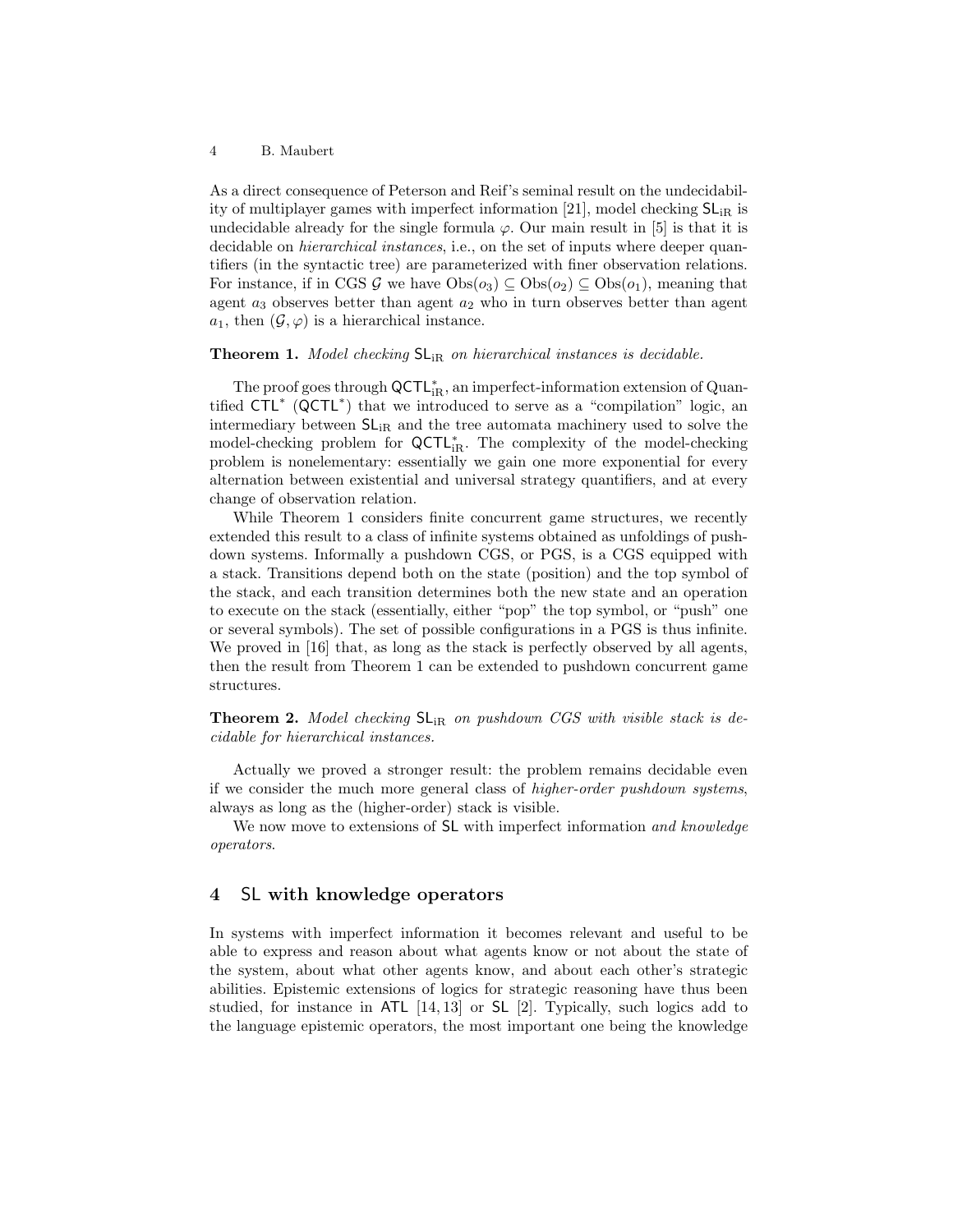operator  $K_a\varphi$ , which reads as "agent a knows that  $\varphi$  holds" [10]. However, since such logics usually also require agents to play according to their knowledge (uniform strategies), they are undecidable for agents with perfect recall. A first decidability result for SL with imperfect information and epistemic operators for agents with perfect recall was established in [4] in the case where all actions are public.

In [15] we established a second decidability result for such an epistemic extension of Strategy Logic with perfect recall, in the context of hierarchical information. This result extends the one in [5] by adding epistemic operators to  $SL_{IR}$ and extending the automata construction to deal with these.

In this work we pointed out an important subtlety that arises when studying together knowledge and strategic ability. We noted that two different semantics are found in the literature, usually without mentioning that a choice is made and what this choice represents. Informally, one semantics captures agents that know everyone's strategy, while the other represents the situation where agents do not know anyone's strategy. We call them respectively the informed semantics and the uninformed semantics. These two semantics are different: as one would expect, knowing everyone's strategy makes it possible to infer more from one's observations, and thus under the informed semantics agents know more facts about the system. The choice of semantics also impacts the complexity of the model-checking problem: on the one hand it is proved in [17], which implicitly uses the informed semantics, that the distributed synthesis for LTL with knowledge is undecidable already for systems with hierarchical information. On the other hand, Puchala proves in [23] that the same problem with uninformed semantics is decidable when information is hierarchical.

Our main result in [15] generalizes the latter, by showing that model checking **ESL** (the extension of  $SL_{iR}$  with knowledge operators) is decidable on hierarchical instances. Here an instance is said to be hierarchical if, as before, deeper quantifiers have finer observations, and in addition epistemic formulas do not refer to strategies that are quantified before the knowledge operator. This is satisfied if epistemic formulas do not talk about the future, or quantify on strategies for all agents before doing so.

## Theorem 3. Model checking ESL with uninformed semantics is decidable on hierarchical instances.

Our last result in this line of work is a first decidability result for SL with knowledge and informed semantics. Defining formally this informed semantics for ESL is not easy, but in [3] we provide such a definition for ESL with Boolean Goals (ESL[BG]), an important fragment of ESL; we study in detail the difference between informed and uninformed semantics, and fix an inconsistency present in the semantics of previous epistemic extensions of SL. We also prove that model checking ESL[BG] is decidable on systems where all actions are public.

Theorem 4. Model checking ESL[BG] with informed semantics is decidable on systems with public actions.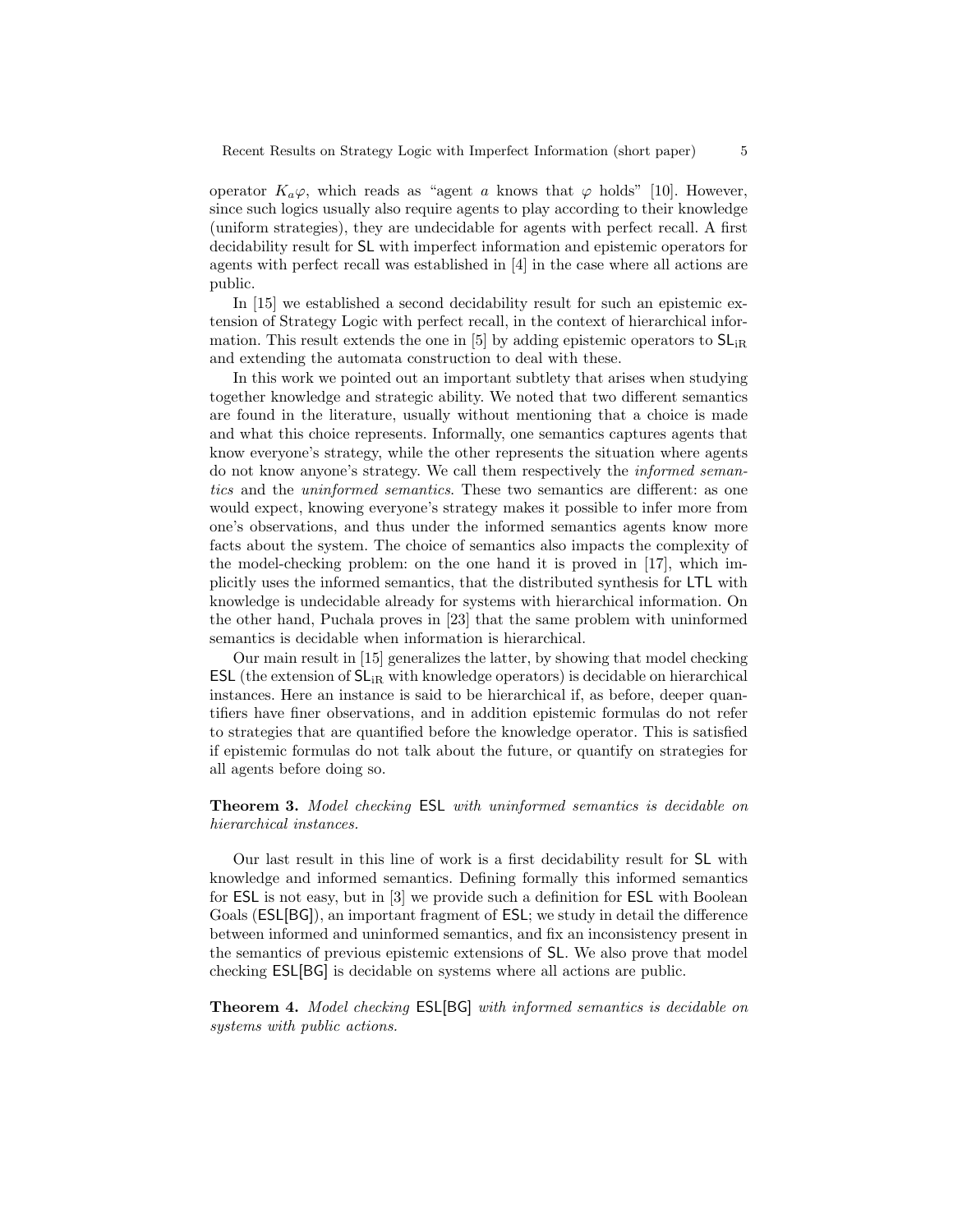6 B. Maubert

Acknowledgment. We thank our co-authors on the publications mentioned in this communication: Francesco Belardinelli, Raphaël Berthon, Sophia Knight, Alessio Lomuscio, Aniello Murano, Olivier Serre, Sasha Rubin and Moshe Vardi.

# References

- 1. Alur, R., Henzinger, T.A., Kupferman, O.: Alternating-time temporal logic. Journal of the ACM 49(5), 672–713 (2002)
- 2. Belardinelli, F.: A logic of knowledge and strategies with imperfect information. In: LAMAS'15. pp. 1–15 (2015)
- 3. Belardinelli, F., Knight, S., Lomuscio, A., Maubert, B., Murano, A., Rubin, S.: Reasoning about agents that may know other agents' strategies. In: Proceedings of the 30th International Joint Conference on Artificial Intelligence. IJCAI/AAAI Press (2021)
- 4. Belardinelli, F., Lomuscio, A., Murano, A., Rubin, S.: Verification of broadcasting multi-agent systems against an epistemic strategy logic. In: Proceedings of the 26th International Joint Conference on Artificial Intelligence. vol. 17, pp. 91–97 (2017)
- 5. Berthon, R., Maubert, B., Murano, A., Rubin, S., Vardi, M.Y.: Strategy logic with imperfect information. In: Proceedings of the 32nd Annual ACM/IEEE Symposium on Logic in Computer Science. pp. 1–12. IEEE Computer Society (2017)
- 6. Berthon, R., Maubert, B., Murano, A., Rubin, S., Vardi, M.Y.: Strategy logic with imperfect information. ACM Transactions on Computational Logic (TOCL)  $22(1)$ , 1–51 (2021)
- 7. Bouyer, P.: Games on graphs with a public signal monitoring. In: FOSSACS'18. pp. 530–547. Springer (2018), http://arxiv.org/abs/1710.07163
- 8. Cermák, P., Lomuscio, A., Mogavero, F., Murano, A.: MCMAS-SLK: A model checker for the verification of strategy logic specifications. In: CAV'14. pp. 525– 532 (2014)
- 9. Chatterjee, K., Henzinger, T.A., Piterman, N.: Strategy logic. Information and Computation 208 (2010)
- 10. Fagin, R., Halpern, J.Y., Moses, Y., Vardi, M.Y.: Reasoning about knowledge, vol. 4. MIT press Cambridge (1995)
- 11. Finkbeiner, B., Schewe, S.: Uniform distributed synthesis. In: Proceedings of the 20th IEEE Symposium on Logic in Computer Science. pp. 321–330. IEEE Computer Society (2005)
- 12. Gastin, P., Sznajder, N., Zeitoun, M.: Distributed synthesis for wellconnected architectures. Form. Method Syst. Des. 34(3), 215–237 (2009). https://doi.org/10.1007/s10703-008-0064-7
- 13. Jamroga, W., Ågotnes, T.: What agents can achieve under incomplete information. In: Proceedings of the fifth international joint conference on Autonomous agents and multiagent systems. pp. 232–234. ACM (2006)
- 14. Jamroga, W., van der Hoek, W.: Agents that know how to play. Fundam. Inform. 63(2-3), 185–219 (2004)
- 15. Maubert, B., Murano, A.: Reasoning about knowledge and strategies under hierarchical information. In: KR'18. pp. 530–540 (2018), https://aaai.org/ocs/index.php/KR/KR18/paper/view/17996
- 16. Maubert, B., Murano, A., Serre, O.: Reasoning about strategies on collapsible pushdown arenas with imperfect information (2020)